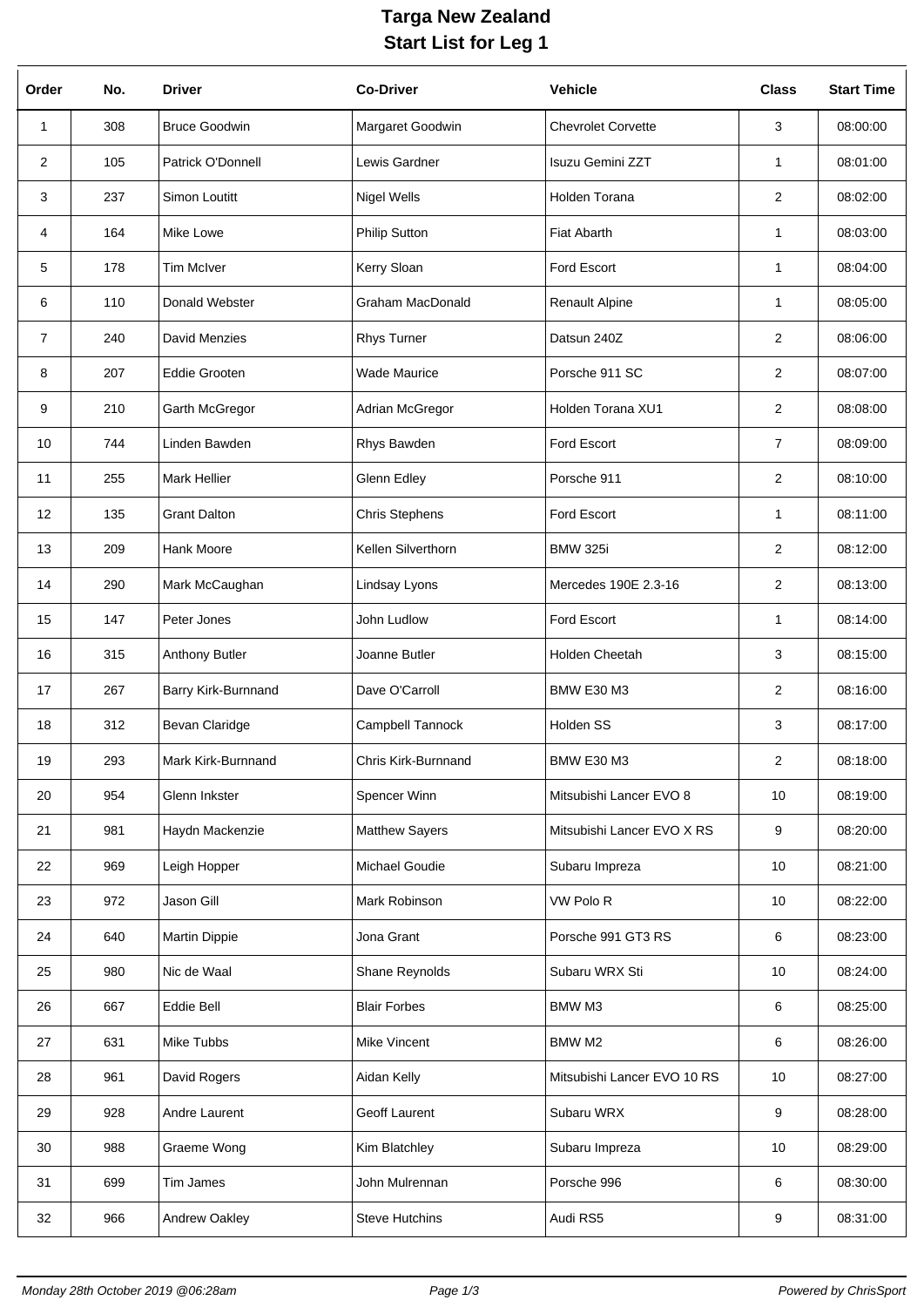## **Targa New Zealand Start List for Leg 1**

| Order | No. | <b>Driver</b>            | <b>Co-Driver</b>        | <b>Vehicle</b>           | <b>Class</b>   | <b>Start Time</b> |
|-------|-----|--------------------------|-------------------------|--------------------------|----------------|-------------------|
| 33    | 958 | <b>Brian Green</b>       | Fleur Pedersen          | Mitsubishi Lancer EVO 10 | 10             | 08:32:00          |
| 34    | 746 | Robert Darrington        | David Abetz             | <b>BMW M3</b>            | 7              | 08:33:00          |
| 35    | 993 | <b>Matthew Wales</b>     | Nicole Summerfield      | Mitsubishi Lancer EVO 9  | 10             | 08:34:00          |
| 36    | 743 | <b>Bob Boniface</b>      | Simon Butler            | Toyota Altezza           | 7              | 08:35:00          |
| 37    | 785 | Marcus van Klink         | <b>Matt Richards</b>    | Mazda RX8                | 7              | 08:36:00          |
| 38    | 583 | Jeremy Friar             | Katrina Renshaw         | BMW 330ti                | 5              | 08:37:00          |
| 39    | 982 | Shane Walden             | <b>Brooke Walden</b>    | Subaru Impreza WRX       | 9              | 08:38:00          |
| 40    | 987 | <b>Graeme Drummond</b>   | Mike Hollier            | Subaru Sti               | 9              | 08:39:00          |
| 41    | 708 | Masao Take               | Leon Wood               | Nissan 380RS             | 7              | 08:40:00          |
| 42    | 506 | <b>Garry Bimler</b>      | Allan Cullen            | <b>BMW M3</b>            | 5              | 08:41:00          |
| 43    | 796 | <b>Richard Ramson</b>    | Adam Lyall              | <b>Ford Mustang</b>      | 7              | 08:42:00          |
| 44    | 546 | <b>Martin Hunt</b>       | Anthony Wilkey          | <b>BMW M3</b>            | 5              | 08:43:00          |
| 45    | 635 | John Thomson             | Elizabeth Thomson       | <b>BMW 135i</b>          | 6              | 08:44:00          |
| 46    | 505 | Robert Webster           | Nick Webster            | Mini Cooper S            | 5              | 08:45:00          |
| 47    | 550 | <b>Troy Twomey</b>       | Kyla Twomey             | Mini Cooper S            | 5              | 08:46:00          |
| 48    | 823 | David Smith              | Chris Lancaster         | Audi S2                  | 8              | 08:47:00          |
| 49    | 965 | John Hancock             | Conrad Hancock          | Audi RS4                 | 9              | 08:48:00          |
| 50    | 517 | <b>Trevor Newman</b>     | Glenn Norrish           | <b>BMW E36 328i</b>      | 5              | 08:49:00          |
| 51    | 414 | Ross MacDonald           | John Glaister           | Fiat Tipo                | 4              | 08:50:00          |
| 52    | 477 | Jerry Rowley             | <b>Matthew Bailey</b>   | Toyota GT86              | 4              | 08:51:00          |
| 53    | 749 | Craig Hughes             | Keegan Blennerhassett   | Ford Sierra V8           | $\overline{7}$ | 08:52:00          |
| 54    | 493 | David O'Neill            | <b>Blair Brookbanks</b> | Honda Integra            | 4              | 08:53:00          |
| 55    | 10  | Rod Corbett              | Anne Corbett            | BMW E30 Alpina           | <b>VCC</b>     | 08:54:00          |
| 56    | 16  | Fraser Kear              | Daniel Steel            | <b>VW Golf</b>           | <b>VCC</b>     | 08:54:30          |
| 57    | 21  | Jon Haack                | Geraldine Haack         | <b>Triumph Spitfire</b>  | <b>VCC</b>     | 08:55:00          |
| 58    | 22  | Ash Price                | <b>Grant Simpson</b>    | Volvo 131                | <b>VCC</b>     | 08:55:30          |
| 59    | 14  | Malcolm Flemming         | Gina Jones              | MG A Roadster            | <b>VCC</b>     | 08:56:00          |
| 60    | 20  | Paul Clark               | Murray McKie            | MG A Roadster            | <b>VCC</b>     | 08:56:30          |
| 61    | 26  | Rod Pemberton            | Colin Toogood           | MG B Roadster            | <b>VCC</b>     | 08:57:00          |
| 62    | 28  | <b>Grant Harsenhorst</b> | Duncan Styles           | MG B GT V8               | <b>VCC</b>     | 08:57:30          |
| 63    | 17  | Graeme Sharp             | John Rapley             | Saab 96 Sport            | VCC            | 08:58:00          |
| 64    | 25  | Rob Goldsbury            | <b>Quentin Handley</b>  | Triumph TR2              | VCC            | 08:58:30          |